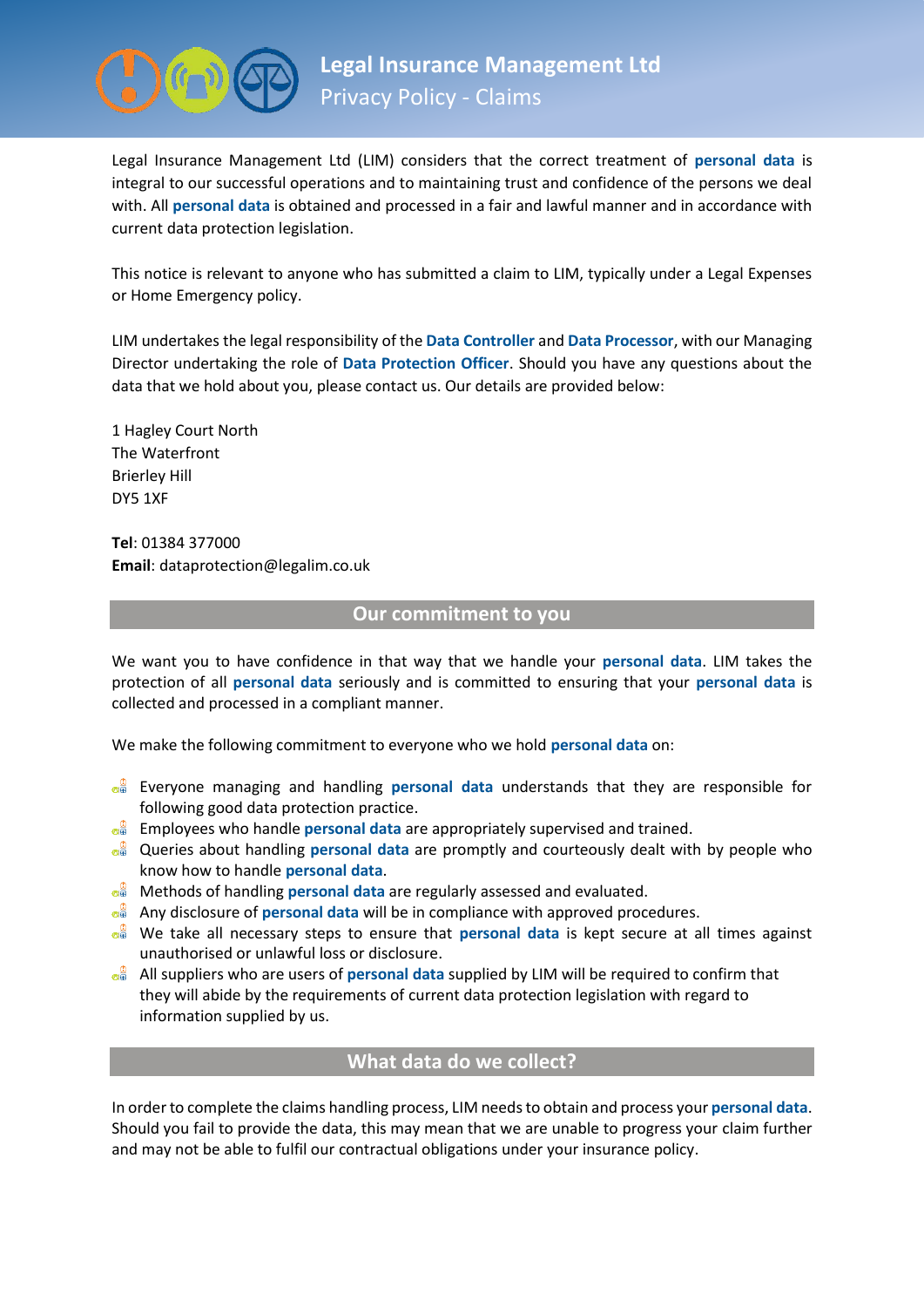The data that we hold will be obtained directly from you or may be received from any of the following sources:

- $\circ$  Your completed claim form.
- $\circ$  Obtaining legal advice under your policy.
- $\circ$  Verbally over the telephone on submission of a claim.
- $\circ$  Additional information that you provide to us.
- $\circ$  Additional information that you provide to our agents.
- $\circ$  Supporting evidence that you supply on your claim.
- $\bullet$  From the Broker who sold you your policy.
- **From the Financial Ombudsman Service.**
- $\bullet$  Using our websites.
- $\frac{1}{2}$  In writing by post or email, verbally via the telephone or communicating via online channels or one of LIM's websites.

The data that LIM collects may include:

#### **Individual Details**

Your name, address (including proof of address), telephone number, email address, gender and date of birth.

#### **Claim Details**

Any third party details (including name, address and telephone number), the details of any representative appointed (this could be a solicitor, accountant or contractor)

#### **Financial Details**

Your bank or debit or credit card details for the collection of any excess or costs over policy benefits.

#### **Special Category Data**

These are categories of data which have additional protection under data protection legislation. The special category data which may be obtained relates to health, criminal convictions, racial or ethnic origin, political opinions, religious or philosophical beliefs, trade union membership or data concerning sex life or sexual orientation.

The above categories of **personal data** are not an exhaustive list and additional **personal data** may be collected from you during the claims handling process, which is necessary to progress your claim.

## **Your Rights and Consent**

LIM will always obtain **consent** for the processing of your **personal data** on a case by case basis, by submitting your details to LIM you are **consenting** to us processing your **personal data**, including explicit **consent** for any **Special Category Data**. It is important to LIM that you are clear on what information we collect and why we collect it and if you have any questions, please contact us to discuss this further.

You can withdraw your **consent** at any point by notifying LIM, however this may impact your claim and our continued handling of it. LIM would also advise that even if you withdrawn **consent** for the processing of your data, this may still be necessary to comply with our legal, contractual or regulatory requirements.

Data protection legislation grants you as the **data subject** certain rights. For your information, we have summarised your rights below: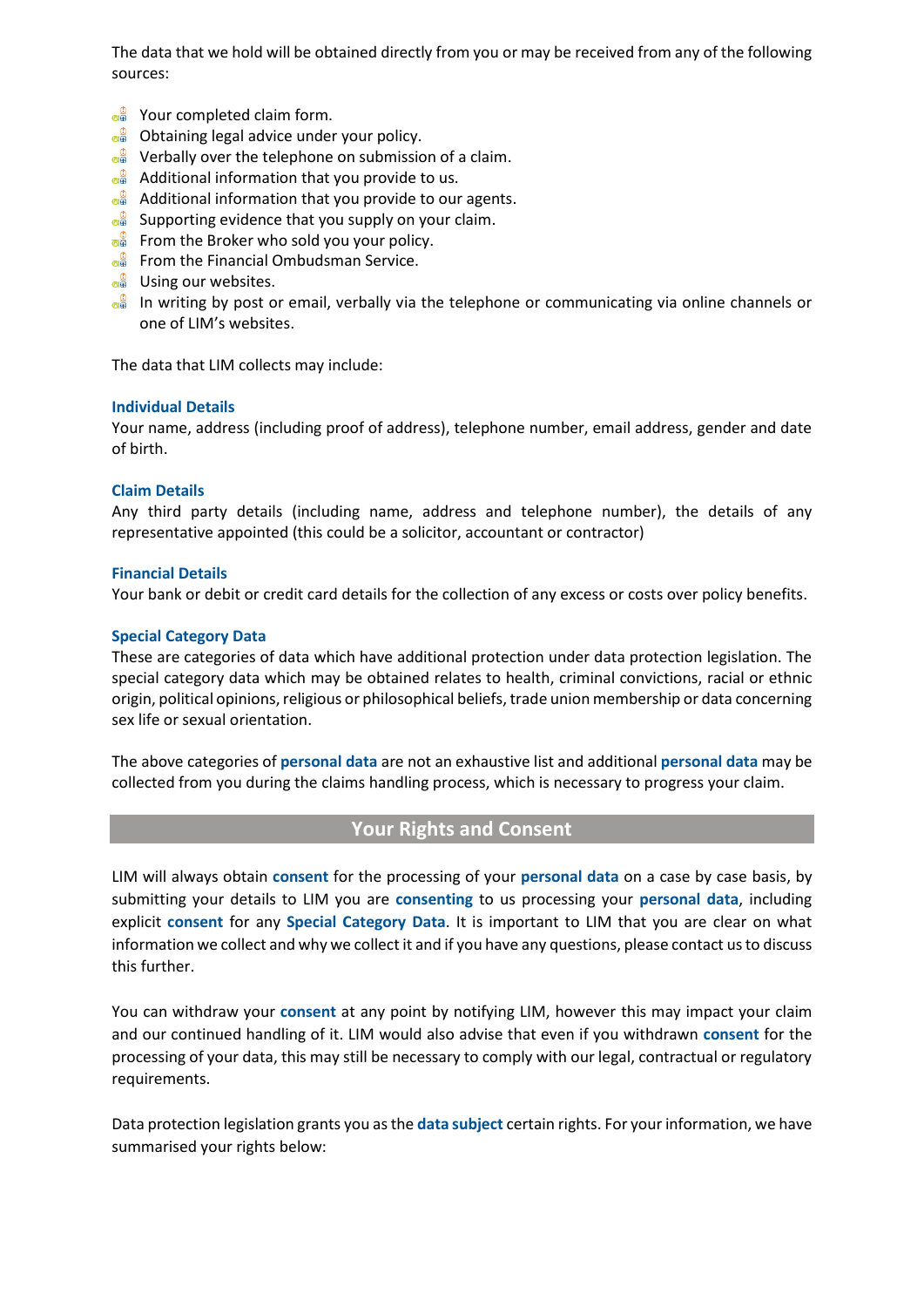- $\frac{1}{\sqrt{2}}$  To be informed about what data is held about you and how we process your data.
- Provide you with a copy of the **personal data** that is held about you.
- $\circ$  To have any incorrect data held about you rectified.
- $\frac{1}{2}$  Restricting or objecting to the processing of your data in certain ways.
- $\frac{1}{2}$  To be forgotten if there is no longer any legal basis for the data to be held.
- **Withdraw consent for the processing of your data.**

# **Processing and keeping your data**

There are no automated decisions made within the claims handling process.

We use your **personal data** to progress any claim submitted to LIM. LIM has a legitimate purpose for processing your data in this way and ensures that only sufficient information for this purpose is collected. We need to use your **personal data** to complete our obligations under any contract that we have with you.

## **Legal and Regulatory Obligations**

As a Financial Conduct Authority regulated business and operating under contracts of insurance there are certain legal and regulatory obligations that we must meet, which may involve processing your **personal data**, including:

- $\circ$ <sup> $\circ$ </sup> Reviewing and responding to complaints.
- $\circ$  Detecting and preventing crime, such as insurance fraud.
- **To comply with any legal or regulatory obligation that is placed on LIM.**

### **Claims Handling and Service Delivery**

To enable us to assess any claim under your policy cover with us and make a decision under your contract, this includes:

- $\circ$ <sup> $\circ$ </sup> Managing insurance claims.
- $\bullet^{\circ}$  Appointing claims handling suppliers.
- $\bullet$  Develop service and systems to improve the customer journey for claims administration.

#### **Insurance Underwriting**

To examine the potential risk in relation to your (and/or a third party's) prospective policy so that we can:

- $\bullet$  Help your insurer to consider whether to accept the relevant risk
- $\bullet$  Make decisions about the provision and administration of insurance and related services for you.
- $\frac{1}{2}$  Validate your claims history (at any time, including upon application for insurance, in the event a claim, or at a time of renewal).
- $\frac{1}{2}$  To provide you with other services, including managing and administering the insurance policies you take out through us, and providing assistance with your claims and enquiries.
- $\bullet$  For the purposes of insurance administration by us or our agents and may be disclosed to regulatory bodies for the purposes of monitoring and/or enforcing our compliance with any regulatory requirements
- $\bullet$  To offer you the opportunity to renew a policy or purchase a replacement policy.
- $\circ$ <sup> $\circ$ </sup> To update our records about you.
- $\frac{1}{2}$  To improve the quality of our service and the efficiency of our website and systems.
- $\frac{1}{2}$  If prior consent has been received, we may market you with other products which we believe may be of interest to you.

#### **Management information**

To analyse insurance and other markets for the purposes of:

 $\circ$  Portfolio assessment.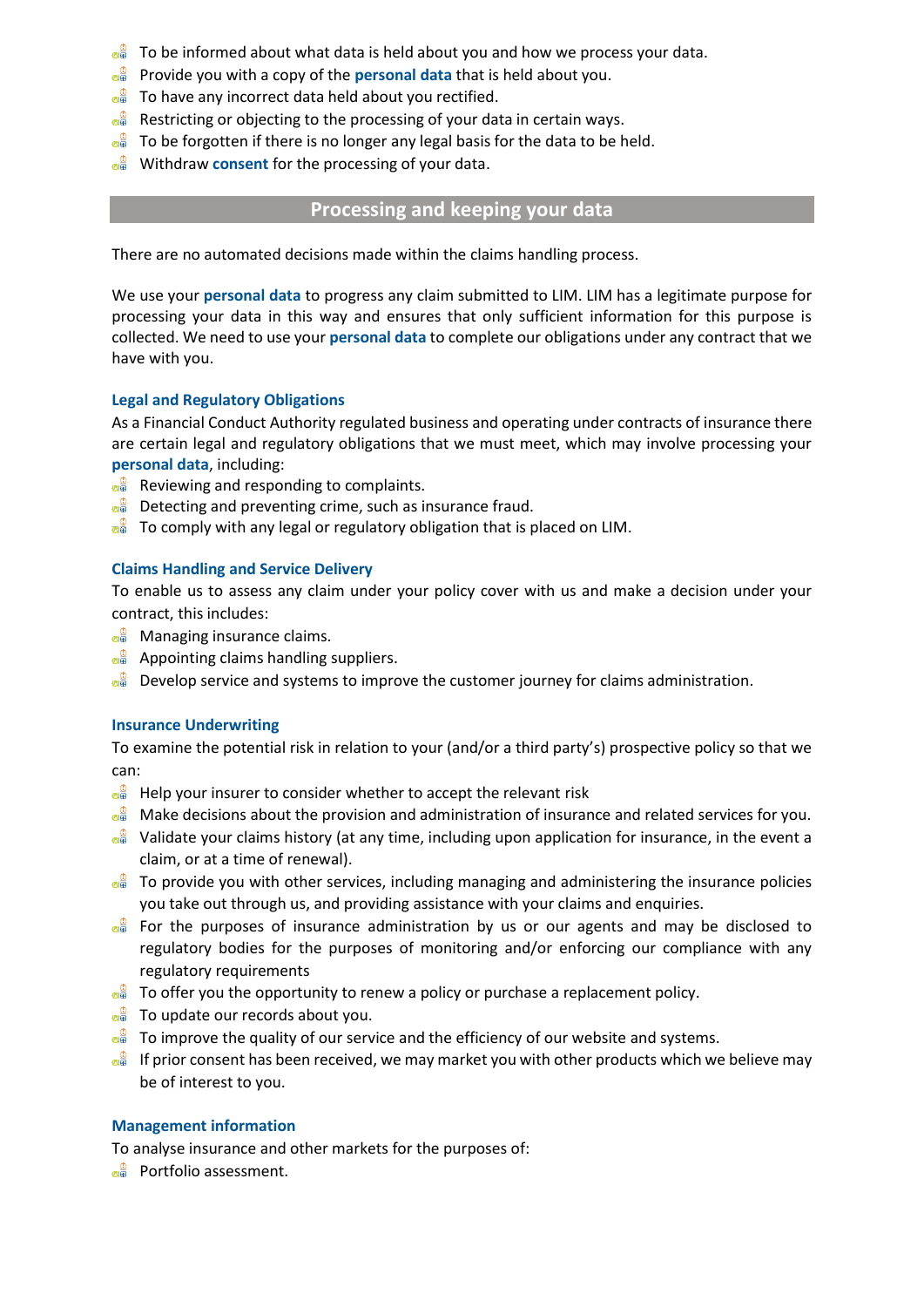- $\circ$ <sup> $\circ$ </sup> Risk assessment.
- $\circ$  Performance reporting.
- $\circ$  Management reporting.
- $\frac{1}{2}$  Conducting research and statistical analysis to facilitate our internal customer service monitoring.

## **Fraud Prevention**

To detect and prevent fraudulent claims and/or activities by:

- $\bullet$  Sharing information about you with other organisations e.g. insurers, law enforcement agencies and public bodies including the police. These organisations may access and use this information for the detection investigation of or prevention of crime.
- $\bullet$  The insurer and other organisations may also access and use this information to prevent fraud and money laundering, for example, when:
	- o Recovering debt.
	- o Checking details on proposals and claims for all types of insurance.
	- o Tracing debtors or beneficiaries, recovering debt, managing your accounts and or insurance policies.
	- o Undertaking fraud searches.

**Personal data** is only kept for as long as it is necessary and only for the purpose for which it was originally collected. Typically, your **personal data** will only be kept for 6 years following your last contact with us. However there may be occasions where your data is kept for a longer period. Once it is no longer necessary to keep your data it will be securely destroyed.

We may also retain data in an anonymised form for statistical and analytical purposes.

Your **personal data** may also be used to send you information, via SMS messages, through our SMS provider. The SMS provider may process your personal data, and you should refer to its privacy policy for details on how it uses your data, which can be located:

<https://www.intellisoftware.co.uk/company-information/>

## **Sharing your data**

The **personal data** that LIM collects may be shared with the following third parties:

- $\circ$  Claims Handling Suppliers, such as solicitors or contractors.
- $\frac{1}{\sqrt{2}}$  The company that sold you your policy or the policy provider.
- $\circ$  Insurers / Reinsurers.
- $\circ$  Regulatory authorities.
- $\circ$  Fraud prevention agencies.
- $\circ$  Legal or crime prevention agencies.
- $\bullet$  Any additional insured or authorised parties who may communicate with us on your behalf, provided that they have your permission.
- $\circ$  SMS provider.

At no point will your **personal data** be shared with any organisation which is outside of the European Economic Area.

## **Controlling your data**

Should your data need updating, this can also be done at any point by contacting LIM.

You have the right to access any **personal data** that is being kept about you in whatever form. Any person who wishes to exercise this right should make a request to LIM for the information that they